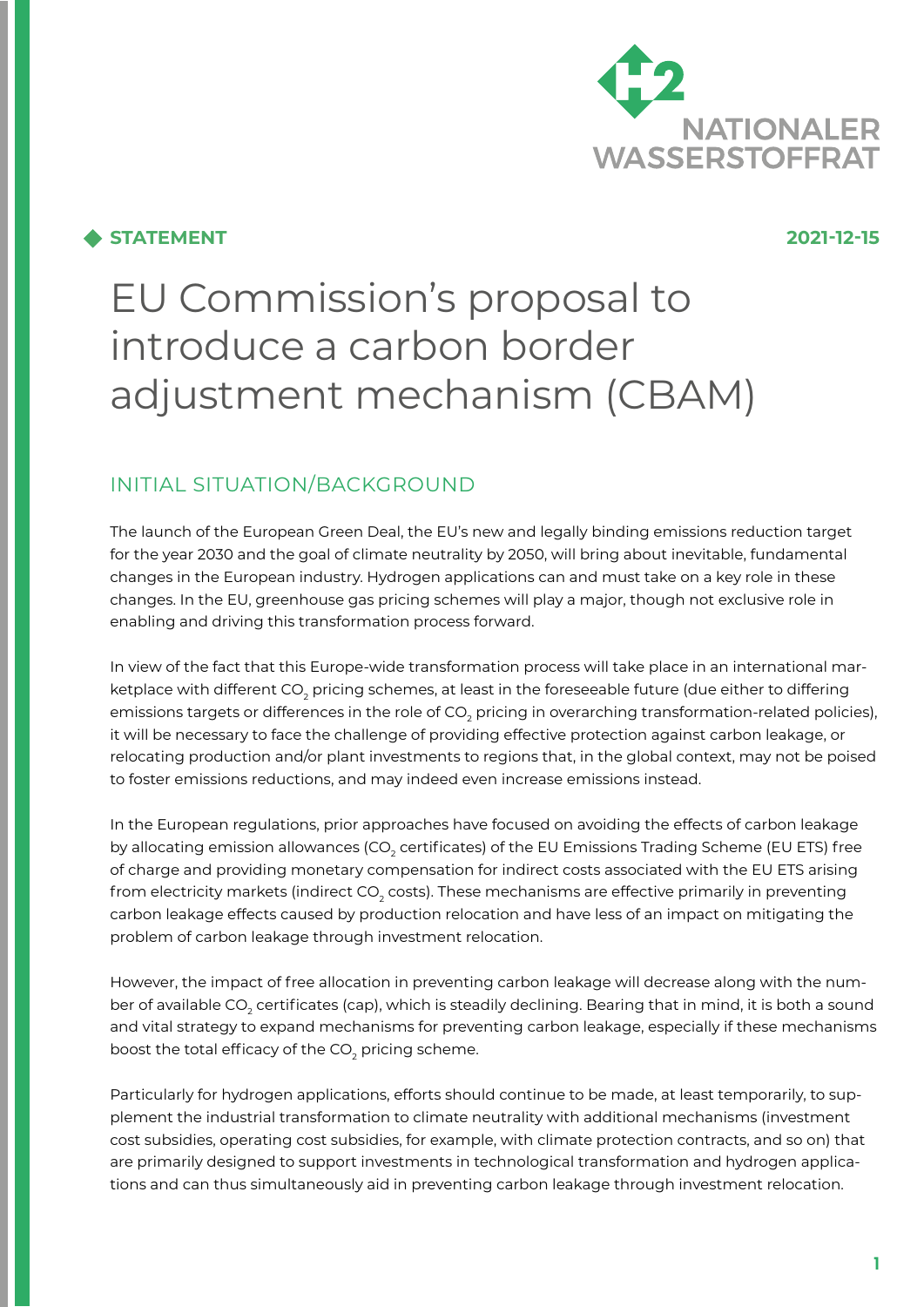### **STATEMENT** | The German National Hydrogen Council

In view of the increased motivation to reduce emissions and, at the same time, the intensification of challenges facing carbon leakage prevention, a legislative proposal for the introduction of a carbon border adjustment mechanism (CBAM) has also been submitted for the implementation of the European Green Deal.

CBAM implementation takes place within a complex framework of material and legal conditions. On the one hand, there must be comprehensive protection against carbon leakage (also taking into account the practice of shifting large shares of the value chain abroad); on the other hand, restrictions on the design of such a mechanism imposed by trade policy and international law are narrowly defined and remain partially undefined. Finally, regulatory implementation of this type of instrument is highly complex and challenging.

# PERSPECTIVES AND RECOMMENDATIONS

In general, the introduction of a CBAM can help prevent carbon leakage associated with the comprehensive industrial transformation process pursuant to the goal of climate neutrality. However, many uncertainties remain concerning the prerequisites, implications and effectiveness of such a mechanism. This applies to the material, legal and political dimensions of this new instrument. In particular, the practice of restricting the CBAM to the import of CO $_2$ -intensive basic materials and electricity, interactions between the CBAM and free allocation of CO $_{\textrm{\tiny{2}}}$  certificates for industries at risk of carbon leakage and expectations regarding shifts in value chains are all associated with significant uncertainties and, at least to some extent, remain highly controversial. There are also significant questions regarding the implementation costs of a CBAM as well as evasion or circumvention strategies by certain exporting countries.

At the same time, it must be noted that the announcement and implementation of a CBAM can promote the creation of additional – and possibly more robust – cooperation mechanisms (sectoral agreements, climate clubs, etc.). Thus the CBAM introduced by the EU might prove to aid in the transition; alternatively, its real impact may stem primarily from the announcement itself.

Considering these numerous uncertainties, it is clear that the introduction of a CBAM should be designed as a learning process, not discounting the substantive, legal and procedural checks still required. Thus, CBAMs must first be tested and reviewed to determine whether carbon leakage can be effectively prevented or whether CBAMs must be supplemented or replaced by alternative measures (for example, climate clubs or sectoral agreements).

Above all, CBAM implementation must not trigger or cement irreversible restrictions on other carbon leakage prevention mechanisms.

Finally, it should be noted that in light of

- ¡ the upcoming industrial transformation, with a significant contribution from hydrogen technologies,
- $\bullet$  the time required for this and the lengthy period of coexistence of conventional and transformative technologies,
- $\bullet$  the increasing gravity of the challenges facing investment leakage in this context,
- ¡ the significant decline in opportunities to prevent carbon leakage over the next 10 to 15 years by making free CO $_{\rm 2}$  certificates available,